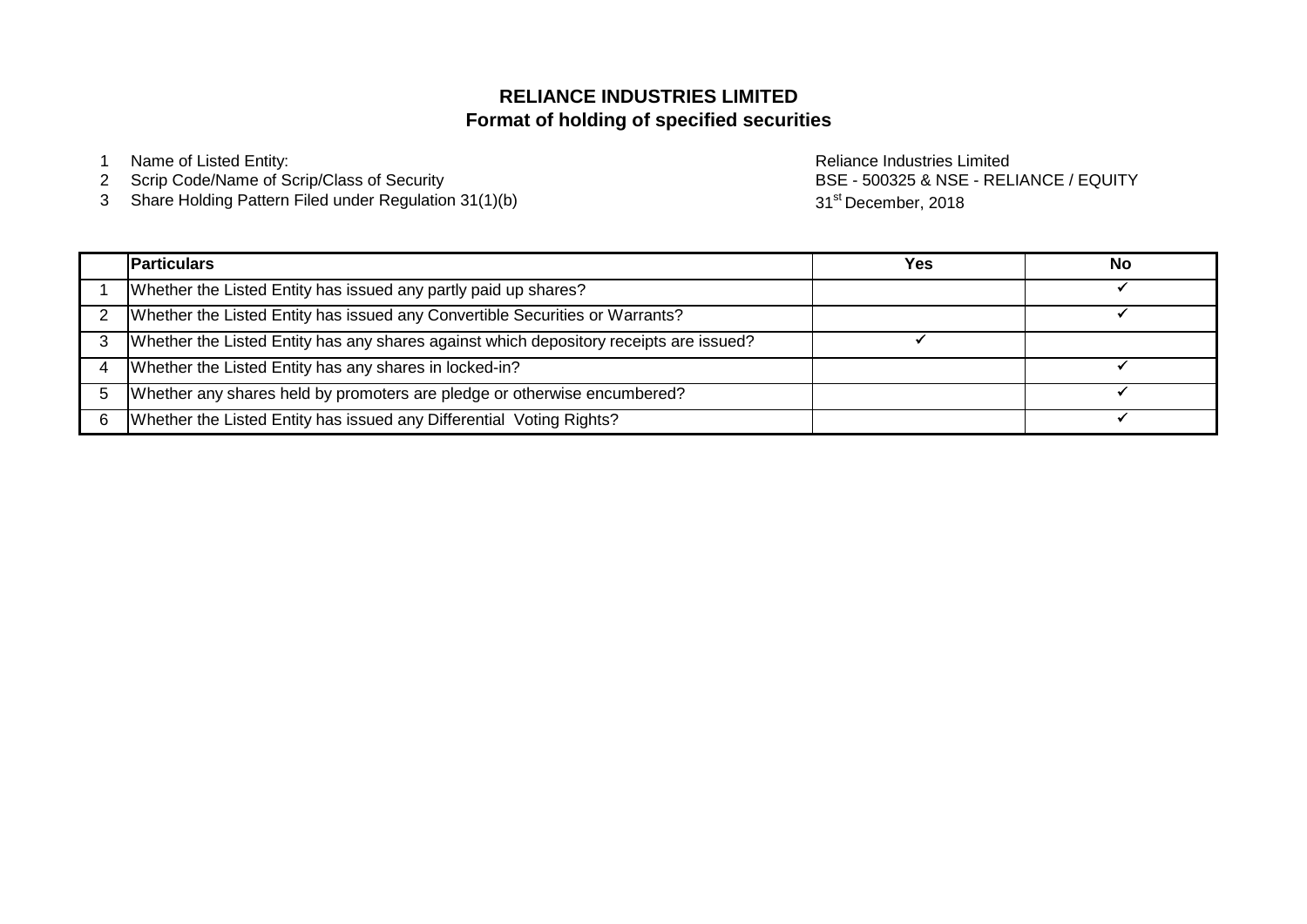## **RELIANCE INDUSTRIES LIMITED Table I - Summary Statement holding of specified securities**

| Category | Category of shareholder<br>(II)     | Nos. of<br>shareholders<br>(III) | No. of fully paid<br>up equity shares<br>held<br>(IV) | No. of Partly<br>paid-up<br>equity shares underlying<br>held | No. of<br>shares<br>(V) Depository<br>Receipts | Total nos.<br>shares held<br>(VII)<br>$=(IV)+(V)+(V)$ | Shareholding<br>as a % of<br>total no. of<br>shares<br>(calculated |                                                         |       | Number of Voting Rights held in each class of<br>securities (IX) |                             | Underlying<br>Outstanding<br>convertible<br>securities | No. of Shares Shareholding, as<br>a % assuming full<br>conversion of<br>convertible<br>securities (as a | <b>Number of Locked</b><br>in shares(XII) |                    | <b>Number of Shares</b><br>pledged or otherwise equity shares<br>encumbered(XIII) |                           | Number of<br>held in<br>dematerialize<br>d form (XIV) |
|----------|-------------------------------------|----------------------------------|-------------------------------------------------------|--------------------------------------------------------------|------------------------------------------------|-------------------------------------------------------|--------------------------------------------------------------------|---------------------------------------------------------|-------|------------------------------------------------------------------|-----------------------------|--------------------------------------------------------|---------------------------------------------------------------------------------------------------------|-------------------------------------------|--------------------|-----------------------------------------------------------------------------------|---------------------------|-------------------------------------------------------|
|          |                                     |                                  |                                                       |                                                              | (VI)                                           |                                                       | as per SCRR<br>1957) (VIII)                                        | <b>Number of Voting</b><br>Total as a<br>Rights<br>% of |       |                                                                  | (including<br>Warrants) (X) | percentage of<br>diluted share                         | No.                                                                                                     | As a % of<br>total                        | No.<br>(a)         | As a % of<br>total                                                                |                           |                                                       |
|          |                                     |                                  |                                                       |                                                              |                                                |                                                       | As a % of<br>$(A+B+C2)$                                            | Class X<br>(Equity)                                     | Class | Total                                                            | $(A+B+C)$                   |                                                        | capital) (XI)=<br>$(VII)+(X)$ As a % of<br>$(A+B+C2)$                                                   |                                           | Shares<br>held (b) |                                                                                   | <b>Shares</b><br>held (b) |                                                       |
| (A)      | Promoter & Promoter Group           | 55                               | 292 62 02 148                                         |                                                              |                                                | 0 292 62 02 148                                       | 47.19                                                              | 292 62 02 148                                           |       | 292 62 02 148                                                    | 47.45                       |                                                        | 47.19                                                                                                   |                                           | 0.00               |                                                                                   | 0.00                      | 292 62 02 148                                         |
| (B)      | Public                              | 22 77 195                        | 327 42 05 906                                         |                                                              |                                                | 0 327 42 05 906                                       |                                                                    | 52.81 310 23 23 086*                                    |       | 0 310 23 23 086*                                                 | 50.31                       |                                                        | 52.81                                                                                                   |                                           | 0.00               | <b>NA</b>                                                                         | <b>NA</b>                 | 318 95 24 624                                         |
|          | Non Promoter-Non Public             |                                  |                                                       |                                                              |                                                |                                                       |                                                                    |                                                         |       |                                                                  |                             |                                                        |                                                                                                         |                                           |                    |                                                                                   |                           |                                                       |
|          | (C1) Shares underlying DRs          |                                  |                                                       |                                                              | 0 13 81 53 798                                 | 138153798                                             | <b>NA</b>                                                          | 13 81 53 798                                            |       | 13 81 53 798                                                     | 2.24                        |                                                        | <b>NA</b>                                                                                               |                                           | 0.00               | <b>NA</b>                                                                         | <b>NA</b>                 | 13 81 34 898                                          |
|          | (C2) Shares held by Employee Trusts |                                  |                                                       |                                                              |                                                |                                                       | 0.00                                                               |                                                         |       |                                                                  | 0.00                        |                                                        | 0.00                                                                                                    |                                           | 0.00               | <b>NA</b>                                                                         | <b>NA</b>                 |                                                       |
|          | Total                               | 22 77 251                        | 620 04 08 054                                         |                                                              |                                                | 0 13 81 53 798 633 85 61 852                          |                                                                    | 100.00 616 66 79 032                                    |       | 0 616 66 79 032                                                  | 100.00                      |                                                        | 100.00                                                                                                  |                                           | 0.00               | 0.00                                                                              | 0.00                      | 625 38 61 670                                         |

NA denotes "Not Applicable"<br>\* Excludes 17 18 82 820 shares held by subsidiary companies on which no voting rights are exercisable and includes 83 82 687 shares held in the Unclaimed Suspense Account and 3 15 21 262 shares frozen.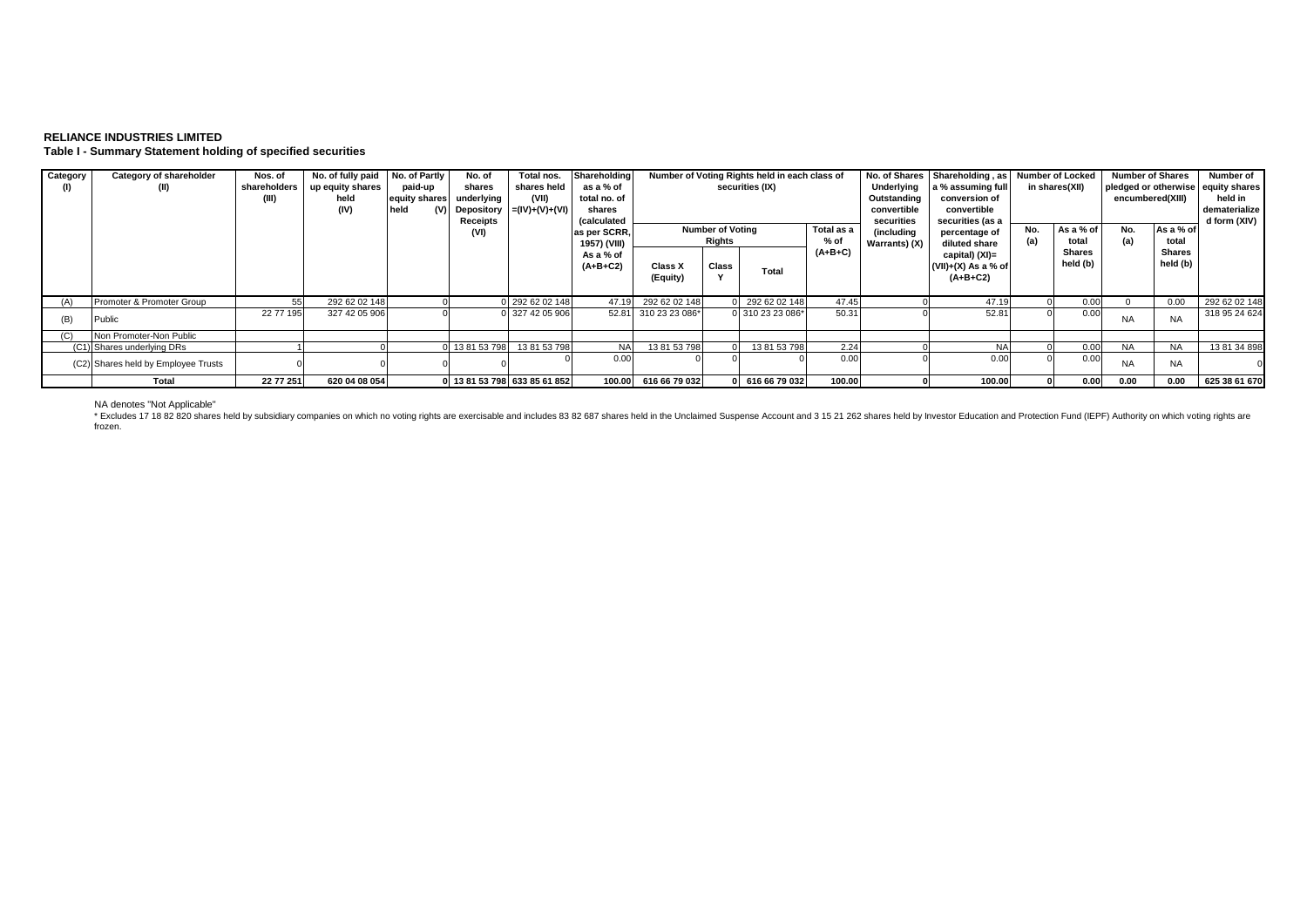#### **RELIANCE INDUSTRIES LIMITED Table II - Statement showing shareholding pattern of the Promoter and Promoter Group**

| (A) | Category & Name of the shareholders (I)                                                                              | Nos. of<br>shareholder<br>(III) | No. of fully<br>paid up equity<br>shares held<br>(IV) | No. of Partly<br>paid-up equity<br>shares held<br>(V) | No. of shares<br>underlying<br>Depository<br><b>Receipts (VI)</b> | Total nos.<br>shares held<br>$(VII)$ =<br>$(IV)+(V)+(VI)$ | Shareholding % Number of Voting Rights held in each class of<br>calculated as<br>per SCRR, 1957<br>As a % of |                                 |                                  | securities (IX)            |                 | No. of Shares<br>Underlying<br>Outstanding<br>convertible | Shareholding, as a %<br>assuming full<br>conversion of<br>convertible securities | Locked in              | Number of<br>shares(XII)  | <b>Number of Shares</b><br>pledged or<br>otherwise<br>encumbered(XIII) |              | Number of<br>equity shares<br>held in<br>dematerialized |
|-----|----------------------------------------------------------------------------------------------------------------------|---------------------------------|-------------------------------------------------------|-------------------------------------------------------|-------------------------------------------------------------------|-----------------------------------------------------------|--------------------------------------------------------------------------------------------------------------|---------------------------------|----------------------------------|----------------------------|-----------------|-----------------------------------------------------------|----------------------------------------------------------------------------------|------------------------|---------------------------|------------------------------------------------------------------------|--------------|---------------------------------------------------------|
|     |                                                                                                                      |                                 |                                                       |                                                       |                                                                   |                                                           | $(A+B+C2)(VIII)$                                                                                             | Number of Voting Rights         |                                  |                            | <b>Total as</b> | securities                                                | (as a percentage of                                                              | No.(a)                 | As a % No. (a)            | As a % of                                                              |              | form (XIV)                                              |
|     |                                                                                                                      |                                 |                                                       |                                                       |                                                                   |                                                           |                                                                                                              | <b>Class</b>                    | Class                            | Total                      | a % of          | (including                                                | diluted share capital)                                                           |                        | of total                  | total Shares                                                           |              |                                                         |
|     |                                                                                                                      |                                 |                                                       |                                                       |                                                                   |                                                           |                                                                                                              | X(Equity)                       | Y                                |                            | Total<br>Voting | Warrants) (X)                                             | $(XI) = (VII)+(X)$ as a % of<br>$(A+B+C2)$                                       |                        | <b>Shares</b><br>held (b) | held (b)                                                               |              |                                                         |
|     | $(1)$ Indian                                                                                                         |                                 |                                                       |                                                       |                                                                   |                                                           |                                                                                                              |                                 |                                  |                            | rights          |                                                           |                                                                                  |                        |                           |                                                                        |              |                                                         |
|     | (a) Individuals/Hindu undivided Family                                                                               |                                 |                                                       |                                                       |                                                                   |                                                           |                                                                                                              |                                 |                                  |                            |                 |                                                           |                                                                                  |                        |                           |                                                                        |              |                                                         |
|     | M D Ambani                                                                                                           |                                 | 72 31 692                                             | $\circ$                                               |                                                                   | 72 31 692                                                 | 0.12                                                                                                         | 72 31 692                       | $\Omega$                         | 72 31 692                  | 0.12            | $\Omega$                                                  | 0.12                                                                             | $\Omega$               | 0.00                      | $\Omega$                                                               | 0.00         | 72 31 692                                               |
|     | Nita Ambani                                                                                                          |                                 | 67 96 292                                             | $\mathbf 0$                                           |                                                                   | 67 96 292                                                 | 0.11                                                                                                         | 67 96 292                       |                                  | 67 96 292                  | 0.11            | $\mathbf 0$                                               | 0.11                                                                             |                        | 0.00                      | $\Omega$                                                               | 0.00         | 67 96 292                                               |
|     | Isha M Ambani                                                                                                        |                                 | 67 28 780                                             | $\Omega$<br>$\Omega$                                  |                                                                   | 67 28 780                                                 | 0.11                                                                                                         | 67 28 780                       | $^{\circ}$                       | 67 28 780                  | 0.11            | $\mathbf{0}$                                              | 0.11                                                                             | - 0                    | 0.00                      | $\overline{0}$                                                         | 0.00         | 67 28 78                                                |
|     | Akash M Ambani<br>Anant M Ambani                                                                                     |                                 | 67 26 380<br>2 00 000                                 | $\mathbf 0$                                           |                                                                   | 67 26 380<br>2 00 000                                     | 0.11<br>0.00                                                                                                 | 67 26 380<br>2 00 000           | $^{\circ}$<br>$\Omega$           | 67 26 380<br>2 00 000      | 0.11<br>0.00    | $\mathbf 0$<br>$\overline{0}$                             | 0.11<br>0.00                                                                     |                        | 0.00<br>0.00              | $\Omega$                                                               | 0.00<br>0.00 | 67 26 38<br>2 00 00                                     |
|     | K D Ambani                                                                                                           |                                 | 1 46 62 148                                           | $\Omega$                                              |                                                                   | 1 46 62 148                                               | 0.24                                                                                                         | 146 62 148                      |                                  | 1 46 62 148                | 0.24            | $\Omega$                                                  | 0.24                                                                             |                        | 0.00                      |                                                                        | 0.00         | 1 46 62 148                                             |
|     | (b) Central Government/ State Government(s)                                                                          |                                 |                                                       |                                                       |                                                                   |                                                           |                                                                                                              |                                 |                                  |                            |                 |                                                           |                                                                                  |                        |                           |                                                                        |              |                                                         |
|     | (c) Financial Institutions/ Banks                                                                                    |                                 |                                                       |                                                       |                                                                   |                                                           |                                                                                                              |                                 |                                  |                            |                 |                                                           |                                                                                  |                        |                           |                                                                        |              |                                                         |
|     | (d) Any Other (specify)                                                                                              |                                 |                                                       |                                                       |                                                                   |                                                           |                                                                                                              |                                 |                                  |                            |                 |                                                           |                                                                                  |                        |                           |                                                                        |              |                                                         |
|     | i) Bodies Corporate<br>Devarshi Commercials LLP                                                                      |                                 | 71 08 00 410                                          | $\Omega$                                              |                                                                   | 71 08 00 410                                              | 11.46                                                                                                        | 71 08 00 410                    | $\mathbf 0$                      | 71 08 00 410               | 11.53           | $\mathbf 0$                                               | 11.46                                                                            |                        | 0.00                      | $^{\circ}$                                                             | 0.00         | 71 08 00 41                                             |
|     | Srichakra Commercials LLP                                                                                            |                                 | 68 88 95 274                                          | $^{\circ}$                                            |                                                                   | 68 88 95 274                                              | 11.11                                                                                                        | 68 88 95 274                    | $\mathbf 0$                      | 68 88 95 274               | 11.17           | $\overline{0}$                                            | $11.1^{\circ}$                                                                   | -C                     | 0.00                      | $\overline{0}$                                                         | 0.00         | 68 88 95 27                                             |
|     | Karuna Commercials LLP                                                                                               |                                 | 50 81 66 996                                          | $\mathbf 0$                                           | $\Omega$                                                          | 50 81 66 996                                              | 8.20                                                                                                         | 50 81 66 996                    | $\circ$                          | 50 81 66 996               | 8.24            | $\mathbf 0$                                               | 8.20                                                                             | $\Omega$               | 0.00                      | $\circ$                                                                | 0.00         | 50 81 66 996                                            |
|     | <b>Tattvam Enterprises LLP</b>                                                                                       |                                 | 43 14 31 608                                          | ō                                                     | $\Omega$                                                          | 43 14 31 608                                              | 6.96                                                                                                         | 43 14 31 608                    | $\overline{0}$                   | 43 14 31 608               | 7.00            | $\Omega$                                                  | 6.96                                                                             | $\Omega$               | 0.00                      | $\overline{0}$                                                         | 0.00         | 43 14 31 608                                            |
|     | Reliance Industries Holding Private Ltd                                                                              |                                 | 25 75 37 726                                          | $\mathbf 0$                                           | $\Omega$                                                          | 25 75 37 726                                              | 4.15                                                                                                         | 25 75 37 726                    | $\overline{0}$                   | 25 75 37 726               | 4.18            | $\mathbf 0$                                               | 4.15                                                                             | $^{\circ}$             | 0.00                      | $\mathbf{0}$                                                           | 0.00         | 25 75 37 72                                             |
|     | Shreeji Comtrade LLP                                                                                                 |                                 | 1 33 55 000                                           | $\Omega$                                              | $\Omega$                                                          | 1 33 55 000                                               | 0.22                                                                                                         | 1 33 55 000                     | $\mathbf 0$                      | 1 33 55 000                | 0.22            | $\Omega$                                                  | 0.22                                                                             | -0                     | 0.00                      | $\mathbf{0}$                                                           | 0.00         | 1 33 55 00                                              |
|     | Shrikrishna Tradecom LL<br>Svar Enterprises LLP                                                                      |                                 | 1 33 55 000<br>1 27 40 032                            | $\mathbf 0$<br>$\mathbf 0$                            | $\Omega$                                                          | 1 33 55 000<br>1 27 40 032                                | 0.22<br>0.21                                                                                                 | 1 33 55 000<br>1 27 40 032      | $\overline{0}$<br>$\overline{0}$ | 1 33 55 000<br>1 27 40 032 | 0.22<br>0.21    | $\mathbf 0$<br>$\mathbf{0}$                               | 0.22<br>0.21                                                                     | $\Omega$               | 0.00<br>0.00              | $^{\circ}$<br>$\overline{0}$                                           | 0.00<br>0.00 | 1 33 55 00<br>1 27 40 03                                |
|     | Reliance Welfare Association                                                                                         |                                 | 50 10 936                                             | $^{\circ}$                                            |                                                                   | 50 10 936                                                 | 0.08                                                                                                         | 50 10 936                       | $^{\circ}$                       | 50 10 936                  | 0.08            | $\overline{0}$                                            | 0.08                                                                             |                        | 0.00                      | $^{\circ}$                                                             | 0.00         | 50 10 936                                               |
|     | Vasuprada Enterprises LLP                                                                                            |                                 | 12 33 680                                             | $\Omega$                                              |                                                                   | 12 33 680                                                 | 0.02                                                                                                         | 12 33 680                       | -0                               | 12 33 680                  | 0.02            | $\Omega$                                                  | 0.02                                                                             |                        | 0.00                      | 0                                                                      | 0.00         | 12 33 68                                                |
|     | Reliance Industrial Infrastructure Limited                                                                           |                                 | 3 44 000                                              | $\mathbf 0$                                           |                                                                   | 3 44 000                                                  | 0.01                                                                                                         | 3 44 000                        |                                  | 3 44 000                   | 0.01            | $\mathbf 0$                                               | 0.01                                                                             |                        | 0.00                      | $\mathbf 0$                                                            | 0.00         | 3 44 000                                                |
|     | Exotic Officeinfra Private Limited                                                                                   |                                 | 25 776                                                | $\Omega$                                              |                                                                   | 25776                                                     | 0.00                                                                                                         | 25 7 7 6                        | $\Omega$                         | 25 776                     | 0.00            | $\mathbf 0$                                               | 0.00                                                                             |                        | 0.00                      | $\overline{0}$                                                         | 0.00         | 25 776                                                  |
|     | Carat Holdings and Trading Co Pvt Ltd                                                                                |                                 | 10 200<br>1722                                        | $\circ$<br>$\Omega$                                   | $\Omega$<br>$\Omega$                                              | 10 200<br>1722                                            | 0.00<br>0.00                                                                                                 | 10 200<br>1722                  | $\circ$                          | 10 200<br>1722             | 0.00<br>0.00    | $\mathbf 0$<br>$\Omega$                                   | 0.00<br>0.00                                                                     | $\Omega$<br>$\Omega$   | 0.00<br>0.00              | $\overline{0}$                                                         | 0.00<br>0.00 | 10 20<br>1722                                           |
|     | Neutron Enterprises Private Limited<br>Futura Commercials Private Limited                                            |                                 | 1 690                                                 | $\mathbf 0$                                           | $^{\circ}$                                                        | 1690                                                      | 0.00                                                                                                         | 1 6 9 0                         | $\mathbf{0}$<br>$\mathbf 0$      | 1 6 9 0                    | 0.00            | $\mathbf 0$                                               | 0.00                                                                             | $^{\circ}$             | 0.00                      | $\overline{0}$<br>$\mathbf 0$                                          | 0.00         | 1 690                                                   |
|     | Kankhal Trading LLP                                                                                                  |                                 | 200                                                   | $\overline{0}$                                        | $\Omega$                                                          | 200                                                       | 0.00                                                                                                         | 200                             | $\overline{0}$                   | 200                        | 0.00            | ō                                                         | 0.00                                                                             | $\Omega$               | 0.00                      | $\overline{0}$                                                         | 0.00         | 200                                                     |
|     | <b>Bhuvanesh Enterprises LLP</b>                                                                                     |                                 | 200                                                   | $\mathbf 0$                                           |                                                                   | 200                                                       | 0.00                                                                                                         | 200                             | $\mathbf 0$                      | 200                        | 0.00            | $\mathbf 0$                                               | 0.00                                                                             | $\Omega$               | 0.00                      | $\mathbf{0}$                                                           | 0.00         | 200                                                     |
|     | Ajitesh Enterprises LLP                                                                                              |                                 | 200                                                   | $^{\circ}$                                            |                                                                   | 200                                                       | 0.00                                                                                                         | 200                             | $\mathbf 0$                      | 200                        | 0.00            | $\overline{0}$                                            | 0.00                                                                             | -0                     | 0.00                      | $\overline{0}$                                                         | 0.00         | 200                                                     |
|     | Badri Commercials LLP                                                                                                |                                 | 200                                                   | $\mathbf 0$                                           | $\Omega$                                                          | 200                                                       | 0.00                                                                                                         | 200                             | $\circ$                          | 200                        | 0.00            | $\mathbf 0$                                               | 0.00                                                                             | $\Omega$               | 0.00                      | $\circ$                                                                | 0.00         | 200                                                     |
|     | Abhayaprada Enterprises LLP                                                                                          |                                 | 200                                                   | ō<br>$\overline{0}$                                   | $\Omega$                                                          | 200                                                       | 0.00                                                                                                         | 200                             | $\overline{0}$<br>$^{\circ}$     | 200                        | 0.00            | ō<br>$\mathbf 0$                                          | 0.00                                                                             | $\Omega$<br>$^{\circ}$ | 0.00                      | $\overline{0}$<br>$\mathbf{0}$                                         | 0.00         | 200<br>200                                              |
|     | Trilokesh Commercials LLP<br>Taran Enterprises LLP                                                                   |                                 | 200<br>200                                            | $\overline{0}$                                        |                                                                   | 200<br>200                                                | 0.00<br>0.00                                                                                                 | 200<br>200                      | $^{\circ}$                       | 200<br>200                 | 0.00<br>0.00    | $\mathbf 0$                                               | 0.00<br>0.00                                                                     | 0                      | 0.00<br>0.00              | $\overline{0}$                                                         | 0.00<br>0.00 | 200                                                     |
|     | <b>Pitambar Enterprises LLF</b>                                                                                      |                                 | 200                                                   | $\mathbf 0$                                           |                                                                   | 200                                                       | 0.00                                                                                                         | 200                             | $\Omega$                         | 200                        | 0.00            | $\mathbf 0$                                               | 0.00                                                                             | $\Omega$               | 0.00                      | $\mathbf 0$                                                            | 0.00         | 200                                                     |
|     | Adisesh Enterprises LLP                                                                                              |                                 | 200                                                   | $\Omega$                                              |                                                                   | 200                                                       | 0.00                                                                                                         | 200                             | $\Omega$                         | 200                        | 0.00            | $\mathbf{0}$                                              | 0.00                                                                             |                        | 0.00                      | $\overline{0}$                                                         | 0.00         | 200                                                     |
|     | Rishikesh Enterprises LLP                                                                                            |                                 | 200                                                   | $^{\circ}$                                            |                                                                   | 200                                                       | 0.00                                                                                                         | 200                             | $\mathbf 0$                      | 200                        | 0.00            | $\mathbf 0$                                               | 0.00                                                                             |                        | 0.00                      | $\mathbf{0}$                                                           | 0.00         | 200                                                     |
|     | Pavana Enterprises LLP                                                                                               |                                 | 200                                                   | $\Omega$                                              |                                                                   | 200                                                       | 0.00                                                                                                         | 200                             | $\mathbf{0}$<br>$\mathbf 0$      | 200                        | 0.00            | $\Omega$                                                  | 0.00                                                                             |                        | 0.00                      | $\mathbf{0}$                                                           | 0.00         | 200                                                     |
|     | Kamalakar Enterprises LLP<br>Narahari Enterprises LLP                                                                |                                 | 200<br>200                                            | $\mathbf 0$<br>$\overline{0}$                         |                                                                   | 200<br>200                                                | 0.00<br>0.00                                                                                                 | 200<br>200                      | $\overline{0}$                   | 200<br>200                 | 0.00<br>0.00    | $\mathbf 0$<br>$\mathbf 0$                                | 0.00<br>0.00                                                                     |                        | 0.00<br>0.00              | $^{\circ}$<br>$\overline{0}$                                           | 0.00<br>0.00 | 200<br>200                                              |
|     | Chakradev Enterprises LLP                                                                                            |                                 | 200                                                   | $\circ$                                               | $\Omega$                                                          | 200                                                       | 0.00                                                                                                         | 200                             | $\circ$                          | 200                        | 0.00            | $\mathbf 0$                                               | 0.00                                                                             | $\Omega$               | 0.00                      | $\overline{0}$                                                         | 0.00         | 200                                                     |
|     | Chakradhar Commercials LLP                                                                                           |                                 | 200                                                   | $\Omega$                                              |                                                                   | 200                                                       | 0.00                                                                                                         | 200                             | $^{\circ}$                       | 200                        | 0.00            | $\mathbf 0$                                               | 0.00                                                                             | $\Omega$               | 0.00                      | $\overline{0}$                                                         | 0.00         | 200                                                     |
|     | Chakresh Enterprises LLP                                                                                             |                                 | 200                                                   | $\mathbf 0$                                           | $\Omega$                                                          | 200                                                       | 0.00                                                                                                         | 200                             | $^{\circ}$                       | 200                        | 0.00            | $\mathbf 0$                                               | 0.00                                                                             | $^{\circ}$             | 0.00                      | $\mathbf 0$                                                            | 0.00         | 200                                                     |
|     | Chhatrabhuj Enterprises LLP                                                                                          |                                 | 200                                                   | $\overline{0}$                                        | $\Omega$                                                          | 200                                                       | 0.00                                                                                                         | 200                             | $\overline{0}$                   | 200                        | 0.00            | ō                                                         | 0.00                                                                             | $\Omega$               | 0.00                      | $\overline{0}$                                                         | 0.00         | 200                                                     |
|     | Harinarayan Enterprises LLP                                                                                          |                                 | 200                                                   | $^{\circ}$<br>$\Omega$                                |                                                                   | 200                                                       | 0.00                                                                                                         | 200                             | $\mathbf{O}$                     | 200                        | 0.00            | $\mathbf 0$                                               | 0.00                                                                             |                        | 0.00                      | $\mathbf{0}$                                                           | 0.00         | 200                                                     |
|     | Janardan Commercials LLP<br>Samarjit Enterprises LLP                                                                 |                                 | 200<br>200                                            | $\mathbf 0$                                           | $^{\circ}$                                                        | 200<br>200                                                | 0.00<br>0.00                                                                                                 | 200<br>200                      | 0<br>$\mathbf 0$                 | 200<br>200                 | 0.00<br>0.00    | $\overline{0}$<br>$\mathbf 0$                             | 0.00<br>0.00                                                                     | -0<br>$^{\circ}$       | 0.00<br>0.00              | $\overline{0}$<br>$\overline{0}$                                       | 0.00<br>0.00 | 200<br>200                                              |
|     | Shripal Enterprises LLP                                                                                              |                                 | 200                                                   | ō                                                     |                                                                   | 200                                                       | 0.00                                                                                                         | 200                             | $\overline{0}$                   | 200                        | 0.00            | ō                                                         | 0.00                                                                             | $\Omega$               | 0.00                      | $\overline{0}$                                                         | 0.00         | 200                                                     |
|     | Synergy Synthetics Private Limited                                                                                   |                                 | 200                                                   | $\mathbf 0$                                           |                                                                   | 200                                                       | 0.00                                                                                                         | 200                             | $^{\circ}$                       | 200                        | 0.00            | $\mathbf 0$                                               | 0.00                                                                             | $^{\circ}$             | 0.00                      | $\mathbf{0}$                                                           | 0.00         | 200                                                     |
|     | Vishatan Enterprises LLP                                                                                             |                                 | 200                                                   | $^{\circ}$                                            |                                                                   | 200                                                       | 0.00                                                                                                         | 200                             | $^{\circ}$                       | 200                        | 0.00            | $\overline{0}$                                            | 0.00                                                                             |                        | 0.00                      | 0                                                                      | 0.00         | 200                                                     |
|     | Elakshi Commercials Private Limited                                                                                  |                                 | 100                                                   | $\Omega$                                              |                                                                   | 100                                                       | 0.00                                                                                                         | 100                             | $\Omega$                         | 100                        | 0.00            | $\mathbf 0$                                               | 0.00                                                                             | $\Omega$               | 0.00                      | $\mathbf 0$                                                            | 0.00         | 100                                                     |
|     | Pinakin Commercials Private Limited                                                                                  |                                 | 100                                                   | $\Omega$<br>$^{\circ}$                                |                                                                   | 100<br>$^{\circ}$                                         | 0.00                                                                                                         | 100                             | $\Omega$<br>$^{\circ}$           | 100                        | 0.00            | $\mathbf{0}$                                              | 0.00                                                                             |                        | 0.00                      | $\overline{0}$<br>$^{\circ}$                                           | 0.00         | 100                                                     |
|     | Anuprabha Commercials Private Limited #<br>Manuvidya Commercials Private Limited #                                   |                                 | $\Omega$                                              | $\Omega$                                              |                                                                   | $\Omega$                                                  | 0.00<br>0.00                                                                                                 | $\mathbf{0}$<br>$\Omega$        | $^{\circ}$                       |                            | 0.00<br>0.00    | $\mathbf 0$<br>$\Omega$                                   | 0.00<br>0.00                                                                     |                        | 0.00<br>0.00              | $\mathbf{0}$                                                           | 0.00<br>0.00 |                                                         |
|     | Nirahankara Commercials Private Limited #                                                                            |                                 | $\Omega$                                              | $\mathbf 0$                                           | $\Omega$                                                          | $\Omega$                                                  | 0.00                                                                                                         | $\mathbf 0$                     | $^{\circ}$                       |                            | 0.00            | $\mathbf 0$                                               | 0.00                                                                             |                        | 0.00                      | $^{\circ}$                                                             | 0.00         |                                                         |
|     | Vandhya Commercials Private Limited #                                                                                |                                 | $\Omega$                                              | $\Omega$                                              |                                                                   | $\Omega$                                                  | 0.00                                                                                                         | $\Omega$                        | $\circ$                          |                            | 0.00            | $\mathbf 0$                                               | 0.00                                                                             |                        | 0.00                      | $\overline{0}$                                                         | 0.00         |                                                         |
|     | Reliance Life Sciences Private Limited #                                                                             |                                 | $\Omega$                                              | $\mathbf 0$                                           | $\Omega$                                                          | $\mathbf 0$                                               | 0.00                                                                                                         | $\circ$                         | $\circ$                          |                            | 0.00            | $\mathbf 0$                                               | 0.00                                                                             | $\Omega$               | 0.00                      | 0                                                                      | 0.00         |                                                         |
|     | Sikka Ports & Terminals Limited #(Previously known as Reliance<br>Ports and Terminals Limited) #                     |                                 |                                                       | $\Omega$                                              |                                                                   | $\Omega$                                                  | 0.00                                                                                                         | $\Omega$                        | $\Omega$                         |                            | 0.00            | $\Omega$                                                  | 0.00                                                                             |                        | 0.00                      | $\Omega$                                                               | 0.00         |                                                         |
|     | Jamnagar Utilities and Power Private Limited (Previously known as<br>Reliance Utilities and Power Private Limited) # |                                 | $\Omega$                                              | $\Omega$                                              |                                                                   | $^{\circ}$                                                | 0.00                                                                                                         | $\mathbf 0$                     | $^{\circ}$                       |                            | 0.00            | $\circ$                                                   | 0.00                                                                             | $\Omega$               | 0.00                      | $\mathbf{0}$                                                           | 0.00         |                                                         |
|     | EWPL Holdings Private Limited (Previously known as Reliance                                                          |                                 |                                                       | $\Omega$                                              |                                                                   | $^{\circ}$                                                | 0.00                                                                                                         | $\Omega$                        | $\Omega$                         |                            | 0.00            | $\Omega$                                                  | 0.00                                                                             |                        | 0.00                      | $\Omega$                                                               | 0.00         |                                                         |
|     | Jtilities Private Limited) #<br>ii) Petroleum Trust (through Trustees for sole beneficiary-M/s                       |                                 | 24 09 42 006                                          | $\Omega$                                              | $\Omega$                                                          | 24 09 42 006                                              | 3.89                                                                                                         | 24 09 42 006                    | $\Omega$                         | 24 09 42 006               | 3.91            | $\Omega$                                                  | 3.89                                                                             | - 0                    | 0.00                      | $\Omega$                                                               | 0.00         | 24 09 42 006                                            |
|     | Reliance Industrial Investments and Holdings Ltd.)<br>Sub-Total (A)(1)                                               |                                 | 55 292 62 02 148                                      | $\mathbf 0$                                           |                                                                   | 0 292 62 02 148                                           |                                                                                                              | 47.19 292 62 02 148             |                                  | 0 292 62 02 148            | 47.45           | 0                                                         | 47.19                                                                            | $\mathbf 0$            | 0.00                      | $\mathbf{0}$                                                           |              | 0.00 292 62 02 148                                      |
|     | (2) Foreign<br>(a) Individuals (Non-Resident Individuals/Foreign Individuals)                                        |                                 |                                                       | $\Omega$                                              |                                                                   |                                                           | 0.00                                                                                                         | $\Omega$                        |                                  |                            | 0.00            | $\mathbf 0$                                               | 0.00                                                                             |                        | 0.00                      | $\Omega$                                                               | 0.00         |                                                         |
|     | (b) Government                                                                                                       |                                 | $\Omega$                                              | $\mathbf 0$                                           |                                                                   | $\Omega$                                                  | 0.00                                                                                                         | $\Omega$                        | $\Omega$                         |                            | 0.00            | $\mathbf 0$                                               | 0.00                                                                             | $\Omega$               | 0.00                      | $\Omega$                                                               | 0.00         |                                                         |
|     | (c) Institutions                                                                                                     |                                 | - 0                                                   | $\Omega$                                              |                                                                   | $\mathbf{0}$                                              | 0.00                                                                                                         | $\Omega$                        | $\Omega$                         |                            | 0.00            | $\mathbf 0$                                               | 0.00                                                                             |                        | 0.00                      | $\overline{0}$                                                         | 0.00         |                                                         |
|     | (d) Foreign Portfolio Investor                                                                                       |                                 | $\Omega$                                              | $\Omega$                                              | $\Omega$                                                          | $\Omega$                                                  | 0.00                                                                                                         | $\Omega$                        | $\Omega$                         |                            | 0.00            | $\Omega$                                                  | 0.00                                                                             | $\Omega$               | 0.00                      | $\circ$                                                                | 0.00         |                                                         |
|     | (e) Any Other (specify)                                                                                              |                                 |                                                       |                                                       |                                                                   |                                                           |                                                                                                              |                                 |                                  |                            |                 |                                                           |                                                                                  |                        |                           |                                                                        |              |                                                         |
|     | Sub-Total (A)(2)<br><b>Total Shareholding of Promoter and Promoter Group</b><br>$\Delta = (\Delta)(1) + (\Delta)(2)$ | $\Omega$<br>55                  | $\Omega$<br>292 62 02 148                             | $\mathbf 0$<br>$\bf{0}$                               | $\mathbf{0}$                                                      | 0<br>0 292 62 02 148                                      | 0.00                                                                                                         | $\Omega$<br>47.19 292 62 02 148 | $\mathbf 0$                      | 0 292 62 02 148            | 0.00<br>47.45   | 0 <br>$\mathbf 0$                                         | 0.00<br>47.19                                                                    | $\mathbf 0$<br>0       | 0.00<br>0.00              | $\mathbf{0}$<br>$\mathbf{0}$                                           | 0.00<br>0.00 | 292 62 02 148                                           |

Details of Shares which remain unclaimed may be given here along with details such as number of shareholders, outstanding shares held in demat/unclaimed suspense account, voting rights which are frozen etc. - **Nil**

**Note :** 

(1) PAN would not be displayed on website of Stock Exchange(s). (2) The term "Encumbrance" has the same meaning as assigned under regulation 28(3) of SEBI (Substantial Acquisition of Shares and Takeovers) Regulations, 2011.

# As per disclosures under the SEBI (Substantial Acquisition of Shares and Takeovers) Regulations, 2011, furnished by the Promoters.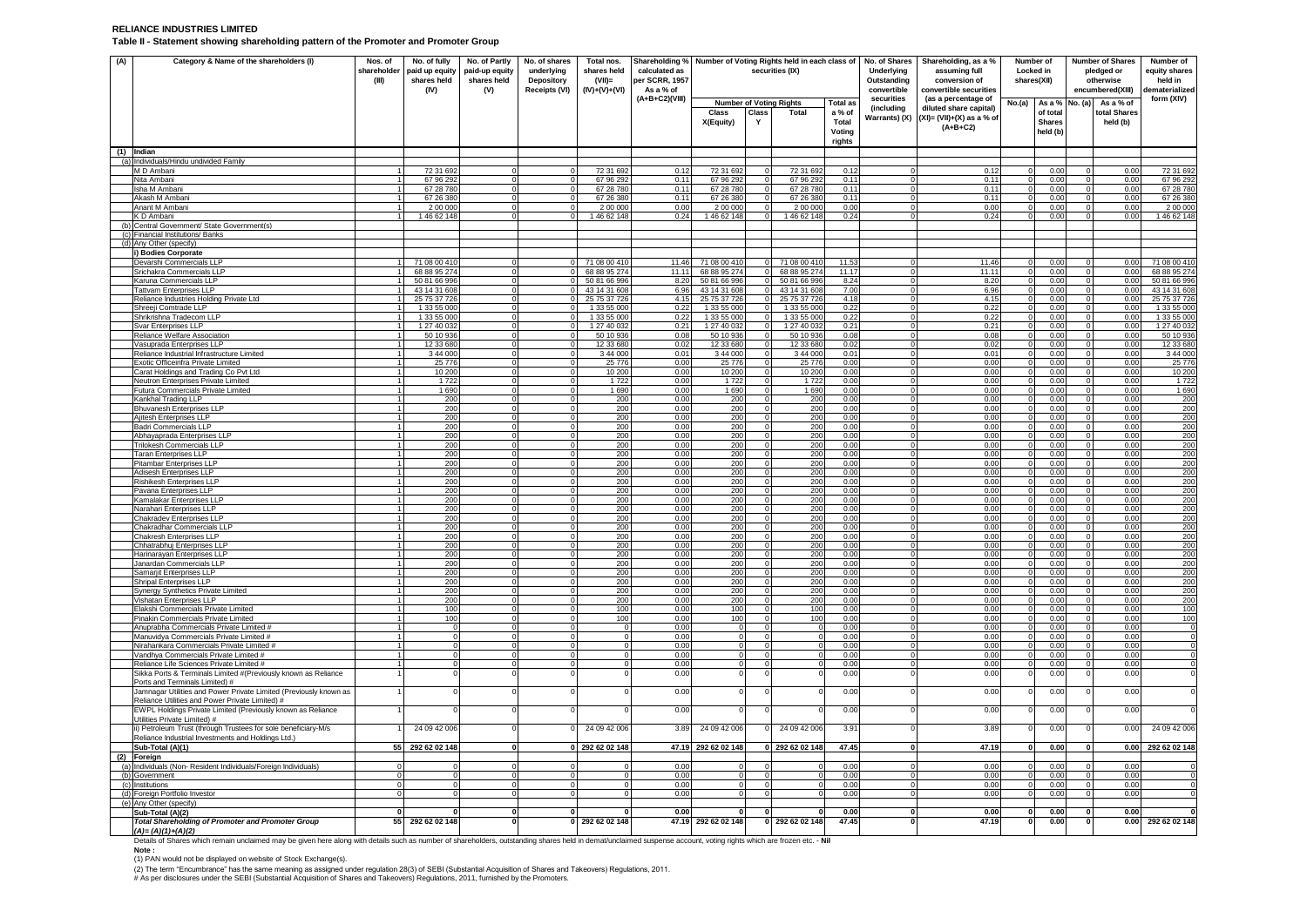#### **RELIANCE INDUSTRIES LIMITED Table III - Statement showing shareholding pattern of the Public shareholder**

| (B) | Category & Name of the<br>shareholders (I)                                                             | Nos. of<br>shareholder<br>(III) | No. of fully paid<br>up equity<br>shares held (IV) | No. of Partly<br>paid-up equity<br>shares held | No. of shares<br>underlying<br>Depository | Total nos.<br>shares held<br>$(VII) =$ | Shareholdin<br>g %<br>calculated                       | Number of Voting Rights held in each class of<br>securities (IX) |                                |                           |                                | No. of Shares<br>Underlying<br>Outstanding | Shareholding, as a % Number of Locked in<br>assuming full<br>conversion of                  |                         | shares(XII)                        |                    | <b>Number of Shares</b><br>pledged or otherwise<br>encumbered(XIII) | Number of equity<br>shares held in<br>dematerialized |
|-----|--------------------------------------------------------------------------------------------------------|---------------------------------|----------------------------------------------------|------------------------------------------------|-------------------------------------------|----------------------------------------|--------------------------------------------------------|------------------------------------------------------------------|--------------------------------|---------------------------|--------------------------------|--------------------------------------------|---------------------------------------------------------------------------------------------|-------------------------|------------------------------------|--------------------|---------------------------------------------------------------------|------------------------------------------------------|
|     |                                                                                                        |                                 |                                                    | (V)                                            | Receipts (VI)                             | $(IV)+(V)+(V)$                         | as per                                                 |                                                                  | <b>Number of Voting Rights</b> |                           | Total as a                     | convertible                                | convertible securities                                                                      | No.(a)                  | As a % of                          | No. (Not           | As a % of                                                           | form (XIV)                                           |
|     |                                                                                                        |                                 |                                                    |                                                |                                           |                                        | <b>SCRR. 1957</b><br>As a % of<br>$(A+B+C2)$<br>(VIII) | Class<br>X(Equity)                                               | Class Y                        | Total                     | % of Total<br>Voting<br>rights | securities<br>(including<br>Warrants) (X)  | (as a percentage of<br>diluted share capital)<br>$(XI) = (VII)+(X)$ as a %<br>of $(A+B+C2)$ |                         | total<br><b>Shares</b><br>held (b) | applicable)<br>(a) | total Shares<br>held (Not<br>applicable)<br>(b)                     |                                                      |
|     | (1) Institutions<br>(a) Mutual Funds/UTI                                                               | 92                              | 26 28 51 255                                       | $\Omega$                                       | $\mathbf 0$                               | 26 28 51 255                           | 4.24                                                   | 26 28 51 255                                                     | $\mathbf 0$                    | 26 28 51 255              | 4.26                           | $\Omega$                                   | 4.24                                                                                        | $\Omega$                | 0.00                               |                    | <b>NA</b>                                                           | 26 20 41 442                                         |
|     | (b) Venture Capital Funds                                                                              | $\mathbf 0$                     | $\Omega$                                           | $\mathbf 0$                                    | $\mathbf 0$                               |                                        | 0.00                                                   | $\Omega$                                                         | $\mathsf 0$                    | $\Omega$                  | 0.00                           | $\Omega$                                   | 0.00                                                                                        | $\overline{0}$          | 0.00                               |                    | <b>NA</b>                                                           |                                                      |
|     | (c) Alternate Investment Funds                                                                         | 9                               | 1 18 2 45                                          | $\overline{0}$                                 | $\overline{0}$                            | 1 18 245                               | 0.00                                                   | 1 18 245                                                         | $\overline{0}$                 | 1 18 245                  | 0.00                           | $\Omega$                                   | 0.00                                                                                        | $\overline{0}$          | 0.00                               |                    | <b>NA</b>                                                           | 1 18 245                                             |
|     | (d) Foreign Venture Capital Investors                                                                  | $\Omega$                        |                                                    | $\Omega$                                       | $\mathbf 0$                               |                                        | 0.00                                                   | $\Omega$                                                         | $\Omega$                       |                           | 0.00                           | $\Omega$                                   | 0.00                                                                                        | $\Omega$                | 0.00                               |                    | <b>NA</b>                                                           |                                                      |
|     | (e) Foreign Portfolio Investors                                                                        | 1072                            | 148 35 29 966                                      | $\Omega$                                       | $\mathbf 0$                               | 148 35 29 966                          | 23.93                                                  | 148 35 29 966                                                    | $\Omega$                       | 148 35 29 966             | 24.06                          | $\Omega$                                   | 23.93                                                                                       |                         | 0.00                               |                    | <b>NA</b>                                                           | 148 35 29 966                                        |
|     | Europacific Growth Fund                                                                                |                                 | 19 56 00 942                                       | $\mathbf 0$                                    | $\mathbf 0$                               | 19 56 00 942                           | 3.15                                                   | 19 56 00 942                                                     | $\mathbf 0$                    | 19 56 00 942              | 3.17                           | $\Omega$                                   | 3.15                                                                                        | $\Omega$                | 0.00                               |                    | <b>NA</b>                                                           | 19 56 00 94                                          |
|     | Government of Singapore                                                                                |                                 | 7 94 41 105                                        | $\mathbf 0$<br>$\Omega$                        | $\overline{0}$                            | 79441105                               | 1.28                                                   | 79441105                                                         | $\mathsf 0$                    | 7 94 41 105               | 1.29                           | $\Omega$                                   | 1.28                                                                                        | 0                       | 0.00                               |                    | <b>NA</b>                                                           | 7 94 14 62                                           |
|     | (f) Financial Institutions/ Banks                                                                      | 178<br>6                        | 33 94 817<br>49 67 57 798                          | $\Omega$                                       | $\mathbf 0$<br>$\mathbf 0$                | 33 94 817<br>49 67 57 798              | 0.05                                                   | 33 94 817<br>49 67 57 798                                        | $\Omega$                       | 33 94 817<br>49 67 57 798 | 0.06<br>8.06                   | $\Omega$<br>$\Omega$                       | 0.05                                                                                        | $\Omega$                | 0.00                               |                    | <b>NA</b><br><b>NA</b>                                              | 30 70 140<br>49 67 51 698                            |
|     | (g) Insurance Companies                                                                                |                                 | 47 04 11 008                                       | $\Omega$                                       | $\mathbf 0$                               | 47 04 11 008                           | 8.01<br>7.59                                           | 47 04 11 008                                                     | 0<br>$\Omega$                  | 47 04 11 008              | 7.63                           | $\Omega$                                   | 8.01<br>7.59                                                                                | $\mathbf 0$<br>$\Omega$ | 0.00<br>0.00                       |                    | <b>NA</b>                                                           | 47 04 05 108                                         |
|     | Life Insurance Corporation of India<br>(h) Provident Funds/ Pension Funds                              | $\mathbf{O}$                    | $\Omega$                                           | $^{\circ}$                                     | $\mathbf 0$                               |                                        | 0.00                                                   | $\Omega$                                                         | $^{\circ}$                     |                           | 0.00                           | $\Omega$                                   | 0.00                                                                                        | $\Omega$                | 0.00                               |                    | <b>NA</b>                                                           |                                                      |
|     | (i) Any Other (specify)                                                                                |                                 |                                                    |                                                |                                           |                                        |                                                        |                                                                  |                                |                           |                                |                                            |                                                                                             |                         |                                    |                    |                                                                     |                                                      |
|     | i)Foreign Institutional Investors                                                                      | 111                             | 56 16 192                                          | $\mathbf 0$                                    | $\circ$                                   | 56 16 192                              | 0.09                                                   | 56 16 192                                                        | $\mathsf 0$                    | 56 16 192                 | 0.09                           | $\circ$                                    | 0.09                                                                                        | $\Omega$                | 0.00                               |                    | <b>NA</b>                                                           | 54 71 422                                            |
|     | i)Qualified Institutional Buyers                                                                       |                                 | 901                                                | $\mathbf 0$                                    | $\mathbf 0$                               | 901                                    | 0.00                                                   | 901                                                              | 0                              | 901                       | 0.00                           | $^{\circ}$                                 | 0.00                                                                                        | 0                       | 0.00                               |                    | NA                                                                  | 90                                                   |
|     | Sub-Total (B)(1)                                                                                       | 1 470                           | 225 22 69 174                                      | $\mathbf{0}$                                   | 0                                         | 225 22 69 174                          | 36.32                                                  | 225 22 69 174                                                    | $\Omega$                       | 225 22 69 174             | 36.52                          | $\mathbf{0}$                               | 36.32                                                                                       | 0                       | 0.00                               |                    | <b>NA</b>                                                           | 225 09 83 814                                        |
| (2) | <b>Central Government/ State</b><br>Government(s)/ President of India                                  | 101                             | 1 06 61 136                                        |                                                | $\Omega$                                  | 106 61 136                             | 0.17                                                   | 1 06 61 136                                                      | $\Omega$                       | 1 06 61 136               | 0.17                           |                                            | 0.17                                                                                        |                         | 0.00                               |                    | <b>NA</b>                                                           | 76 99 834                                            |
|     | Sub-Total (B)(2)                                                                                       | 101                             | 1 06 61 136                                        | $\mathbf 0$                                    | $\overline{0}$                            | 106 61 136                             | 0.17                                                   | 1 06 61 136                                                      | $\Omega$                       | 1 06 61 136               | 0.17                           | $\mathbf{0}$                               | 0.17                                                                                        | $\Omega$                | 0.00                               |                    | <b>NA</b>                                                           | 76 99 834                                            |
|     | (3) Non-institutions                                                                                   |                                 |                                                    |                                                |                                           |                                        |                                                        |                                                                  |                                |                           |                                |                                            |                                                                                             |                         |                                    |                    |                                                                     |                                                      |
|     | (a) Individuals<br>i) Individual shareholders holding<br>nominal share capital up to Rs. 2<br>lakhs.   | 22 03 491                       | 49 77 35 821                                       | $\Omega$                                       | $\Omega$                                  | 49 77 35 821                           | 8.03                                                   | 49 77 35 821                                                     | $\Omega$                       | 49 77 35 821              | 8.07                           | C                                          | 8.03                                                                                        | $\Omega$                | 0.00                               |                    | NA                                                                  | 42 49 84 763                                         |
|     | ii) Individual shareholders holding<br>nominal share capital in excess of<br>Rs. 2 lakhs.              | 1 0 2 4                         | 7 15 41 577                                        | $\Omega$                                       | $\mathbf 0$                               | 7 15 41 577                            | 1.15                                                   | 7 15 41 577                                                      | $\mathbf 0$                    | 7 15 41 577               | 1.16                           |                                            | 1.15                                                                                        | $\Omega$                | 0.00                               |                    | <b>NA</b>                                                           | 7 11 80 855                                          |
|     | (b) NBFCs registered with RBI                                                                          | 45                              | 181103                                             | $\mathbf 0$                                    | $\mathbf 0$                               | 181103                                 | 0.00                                                   | 181103                                                           | $\overline{0}$                 | 181103                    | 0.00                           | $^{\circ}$                                 | 0.00                                                                                        | $\Omega$                | 0.00                               |                    | <b>NA</b>                                                           | 181103                                               |
|     | (c) Employee Trusts                                                                                    | $\Omega$                        | $^{\circ}$                                         | $^{\circ}$                                     | $\overline{0}$                            | $\epsilon$                             | 0.00                                                   | $\mathbf 0$                                                      | 0                              | O                         | 0.00                           | $\Omega$                                   | 0.00                                                                                        | $\Omega$                | 0.00                               |                    | <b>NA</b>                                                           |                                                      |
|     | (d) Overseas Depositories (holding<br>DRs) (balancing figure)                                          | $\Omega$                        | $\Omega$                                           | $\Omega$                                       | $\mathbf 0$                               | $\mathbf{C}$                           | 0.00                                                   | $\circ$                                                          | $\Omega$                       | $\Omega$                  | 0.00                           |                                            | 0.00                                                                                        | $\Omega$                | 0.00                               |                    | <b>NA</b>                                                           |                                                      |
|     | (e) Any Other (specify)<br>) Bodies Corporate                                                          | 6934                            | 16 25 59 504                                       | $\mathbf 0$                                    | $\mathbf 0$                               | 16 25 59 504                           | 2.62                                                   | 16 25 59 504                                                     | $\mathbf 0$                    | 16 25 59 504              | 2.64                           | $\Omega$                                   | 2.62                                                                                        | $^{\circ}$              | 0.00                               |                    | <b>NA</b>                                                           | 16 13 59 844                                         |
|     | ii) Non Resident Indians-Repatriable                                                                   | 20 185                          | 2 34 33 165                                        | $\Omega$                                       | $\Omega$                                  | 2 34 33 165                            | 0.38                                                   | 2 34 33 165                                                      | $\Omega$                       | 2 34 33 165               | 0.38                           |                                            | 0.38                                                                                        | $\Omega$                | 0.00                               |                    | <b>NA</b>                                                           | 17579786                                             |
|     |                                                                                                        |                                 |                                                    |                                                |                                           |                                        |                                                        |                                                                  |                                |                           |                                |                                            |                                                                                             |                         |                                    |                    |                                                                     |                                                      |
|     | iii) Non Resident Indians-Non<br>Repatriable                                                           | 13 3 34                         | 97 61 633                                          | $\Omega$                                       | $\Omega$                                  | 97 61 633                              | 0.16                                                   | 97 61 633                                                        | $\Omega$                       | 97 61 633                 | 0.16                           |                                            | 0.16                                                                                        | $\Omega$                | 0.00                               |                    | <b>NA</b>                                                           | 96 30 319                                            |
|     | iv) Overseas Corporate Bodies                                                                          | 14                              | 4 34 350                                           | $\mathbf 0$                                    | $\mathbf{0}$                              | 4 34 350                               | 0.01                                                   | 4 34 350                                                         | $\circ$                        | 4 34 350                  | 0.01                           | $\mathbf 0$                                | 0.01                                                                                        | $\Omega$                | 0.00                               |                    | <b>NA</b>                                                           | 363976                                               |
|     | v) Foreign Portfolio<br>Investors(Individual)                                                          |                                 | 1 0 5 5                                            | $\Omega$                                       | $\Omega$                                  | 1 0 5 5                                | 0.00                                                   | 1 0 5 5                                                          | $\Omega$                       | 1 0 5 5                   | 0.00                           |                                            | 0.00                                                                                        | $\Omega$                | 0.00                               |                    | <b>NA</b>                                                           | 1 0 5 5                                              |
|     | vi) Foreign National                                                                                   | 19                              | 20748                                              | $\Omega$                                       | $\overline{0}$                            | 20748                                  | 0.00                                                   | 20748                                                            | $\overline{0}$                 | 20748                     | 0.00                           | $\Omega$                                   | 0.00                                                                                        | $\Omega$                | 0.00                               |                    | <b>NA</b>                                                           | 20748                                                |
|     | vii) Clearing Member                                                                                   | 435                             | 24 69 407                                          | $\mathbf 0$                                    | $\mathbf 0$                               | 24 69 407                              | 0.04                                                   | 24 69 407                                                        | $\overline{0}$                 | 24 69 407                 | 0.04                           | $\Omega$                                   | 0.04                                                                                        | $\Omega$                | 0.00                               |                    | <b>NA</b>                                                           | 24 69 407                                            |
|     | viii) Shares held by Subsidiary<br>Companies on which no voting rights<br>are exercisable <sup>4</sup> | 5                               | 17 18 82 820                                       | $\Omega$                                       | $\mathbf 0$                               | 17 18 82 820                           | 2.77                                                   | $\Omega$                                                         | 0                              |                           | 0.00                           |                                            | 2.77                                                                                        |                         | 0.00                               |                    | <b>NA</b>                                                           | 17 18 82 820                                         |
|     | ix) Unclaimed Shares Suspense<br>Account (Reg. 39 of SEBI LODR<br>Regulations, 2015)                   |                                 | 83 82 687                                          | $\Omega$                                       | $\Omega$                                  | 83 82 687                              | 0.14                                                   | 83 82 687                                                        | $\mathbf 0$                    | 83 82 687                 | 0.14                           | $\Omega$                                   | 0.14                                                                                        | $\Omega$                | 0.00                               |                    | <b>NA</b>                                                           | 83 82 687                                            |
|     | x) Investor Education and Protection<br>Fund (IEPF) Authority                                          |                                 | 3 15 21 262                                        | $\mathbf 0$                                    | $\mathbf 0$                               | 3 15 21 262                            | 0.51                                                   | 3 15 21 262                                                      | $\mathbf 0$                    | 3 15 21 262               | 0.51                           | $\mathbf 0$                                | 0.51                                                                                        | $^{\circ}$              | 0.00                               |                    | <b>NA</b>                                                           | 3 15 21 262                                          |
|     | xi) Trusts                                                                                             | 182                             | 2 16 06 712                                        | $\Omega$                                       | $\mathbf 0$                               | 2 16 06 712                            | 0.35                                                   | 2 16 06 712                                                      | $\Omega$                       | 2 16 06 712               | 0.35                           | $\Omega$                                   | 0.35                                                                                        | $\Omega$                | 0.00                               |                    | <b>NA</b>                                                           | 2 15 92 11                                           |
|     | xii) HUF                                                                                               | 29 9 52                         | 97 43 752                                          | $\Omega$                                       | $\mathsf 0$                               | 97 43 752                              | 0.16                                                   | 97 43 752                                                        | $\overline{0}$                 | 97 43 752                 | 0.16                           | $\Omega$                                   | 0.16                                                                                        | $\Omega$                | 0.00                               |                    | <b>NA</b>                                                           | 96 90 239                                            |
|     | xiii) Pending Confirmation                                                                             | $\Omega$                        | $\Omega$                                           | $\mathbf 0$                                    | $\mathbf 0$                               |                                        | 0.00                                                   | $\Omega$                                                         | $\mathbf 0$                    |                           | 0.00                           | $\overline{0}$                             | 0.00                                                                                        | $^{\circ}$              | 0.00                               |                    | <b>NA</b>                                                           |                                                      |
|     | Sub-Total (B)(3)                                                                                       | 22 75 624                       | 101 12 75 596                                      | $\mathbf 0$                                    | $\mathbf{0}$                              | 101 12 75 596                          | 16.31                                                  | 83 93 92 776                                                     | 0                              | 83 93 92 776              | 13.61                          | $\mathbf{0}$                               | 16.31                                                                                       | $\bf{0}$                | 0.00                               |                    | <b>NA</b>                                                           | 93 08 40 976                                         |
|     | <b>Total Public Shareholding (B)=</b><br>(B)(1)+(B)(2)+(B)(3)'                                         | 22 77 195                       | 327 42 05 906                                      |                                                | $\mathbf{0}$                              | 327 42 05 906                          |                                                        | 52.81 310 23 23 086*                                             |                                | 0 310 23 23 086*          | 50.31                          |                                            | 52.81                                                                                       |                         | 0.00                               |                    | <b>NA</b>                                                           | 318 95 24 624                                        |

Details of the shareholders acting as persons in Concert including their Shareholding (No. and %): Nil<br>Details of Shares which remain unclaimed may be given here along with details such as number of shareholders, outstandi

Note:

(1) PAN would not be displayed on website of Stock Exchange(s).<br>(2) The above format needs to be disclosed along with the name of following persons: Institutions/Non Institutions holding more than 1% of total number of sha

(3) W.r.t. the information pertaining to Depository Receipts, the same may be disclosed in the respective columns to the extent information available and the balance to be disclosed as held by custodian,

(4) <sup>4</sup>Voting Rights of Promoter & Promoter Group aggregate to 47.45% of the Company's Capital on which voting rights can be exercised.

(5) NA denotes "Not Applicable"

(6) \* Excludes 17 18 82 820 shares held by subsidiary companies on which no voting rights are exercisable and includes 83 82 687 shares held in the Unclaimed Suspense Account and 3 15 21 262 shares held by Investor Educati